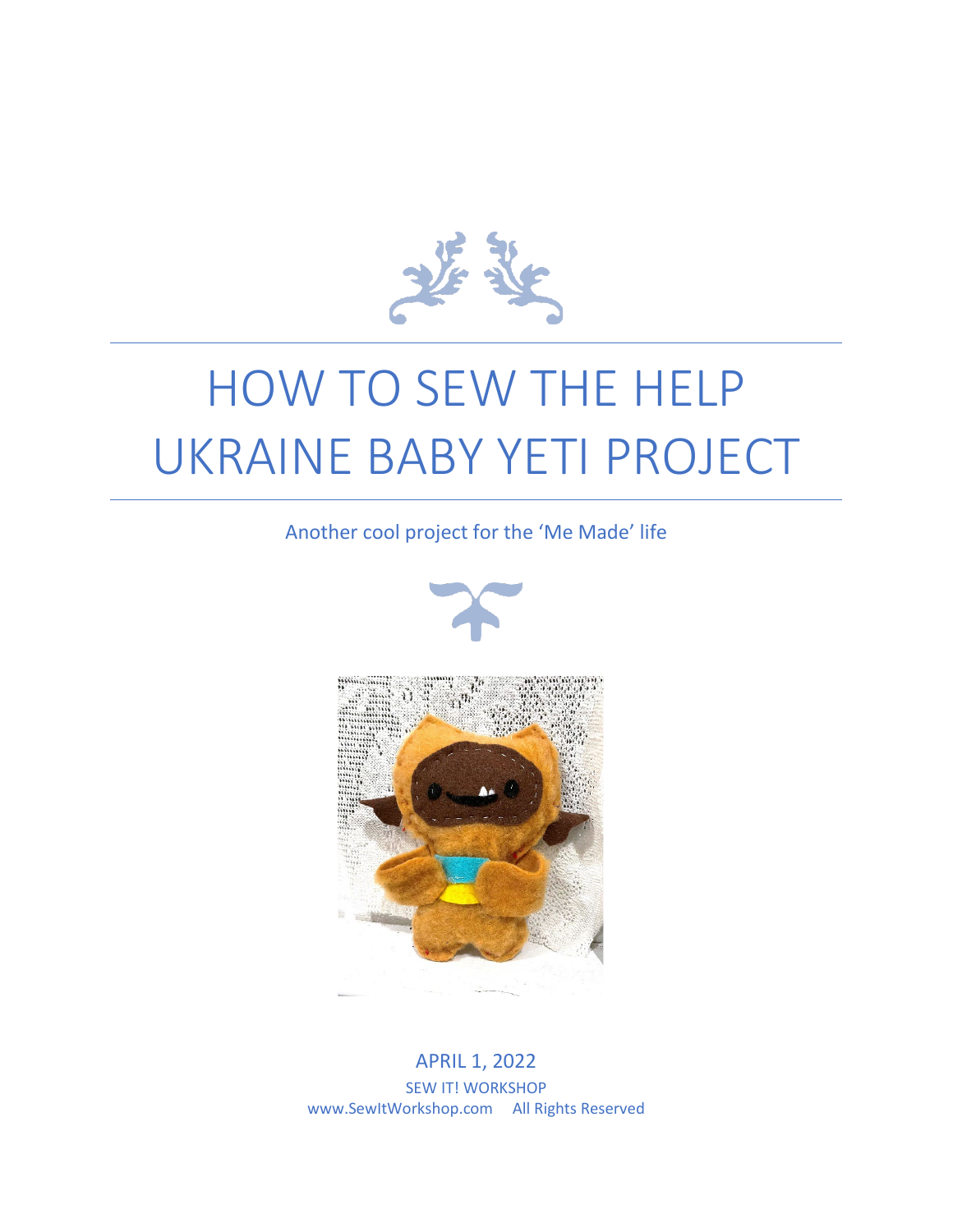## **Help Ukraine Baby Yeti Hand Sewing Project**

You Will Need:

- 1 sheet of fuzzy felt 9x12"
- small scraps of felt for the features
- small scrap of yellow and blue felt for the flag
- Embroidery Floss
- One large eye needle
- Regular thread
- DIY stuffing or polyfil

### You'll need to thread a needle and sew the Running Stitch to make this Project:

#### Threading Your Needle



This very first step in sewing can be a little intimidating - the eye of the needle looks so small! But it's easy, especially if you begin with a needle with an elongated eye like an embroidery or chenille needle. Make sure you have good light. Use black all-purpose thread and a piece of white paper to act as a background. Cut a piece

of thread that is about as long as your arm. Remove any frayed thread by snipping a fresh tip on the end. Dampen the tip of the thread with water or saliva to seal and stiffen as you guide it into the eye of the needle. Now, hold the thread between your forefinger and thumb with about 1/2 inch of thread showing. Hold the needle in your other hand near the eye. Then, gently push the thread through the eye of the needle. It may take a couple of tries. Once the thread goes through, pull it so that you have two equal lengths of thread.

#### How to Use a Needle Threader



The needle threader is a cool little tool. Just push the flexible wire loop through the eye of the needle. This is very easy to do because the wire and the holder give you plenty of stability. Put your thread through the wire loop and pull it back through the eye of the needle and presto! Your needle is threaded

How to Make a Knot



To secure your hand stitching just make a simple knot at the <u>end</u> of one or two strands of thread by making a loop around your index finger and bring the thread ends through

the loop and pull gently to form the knot.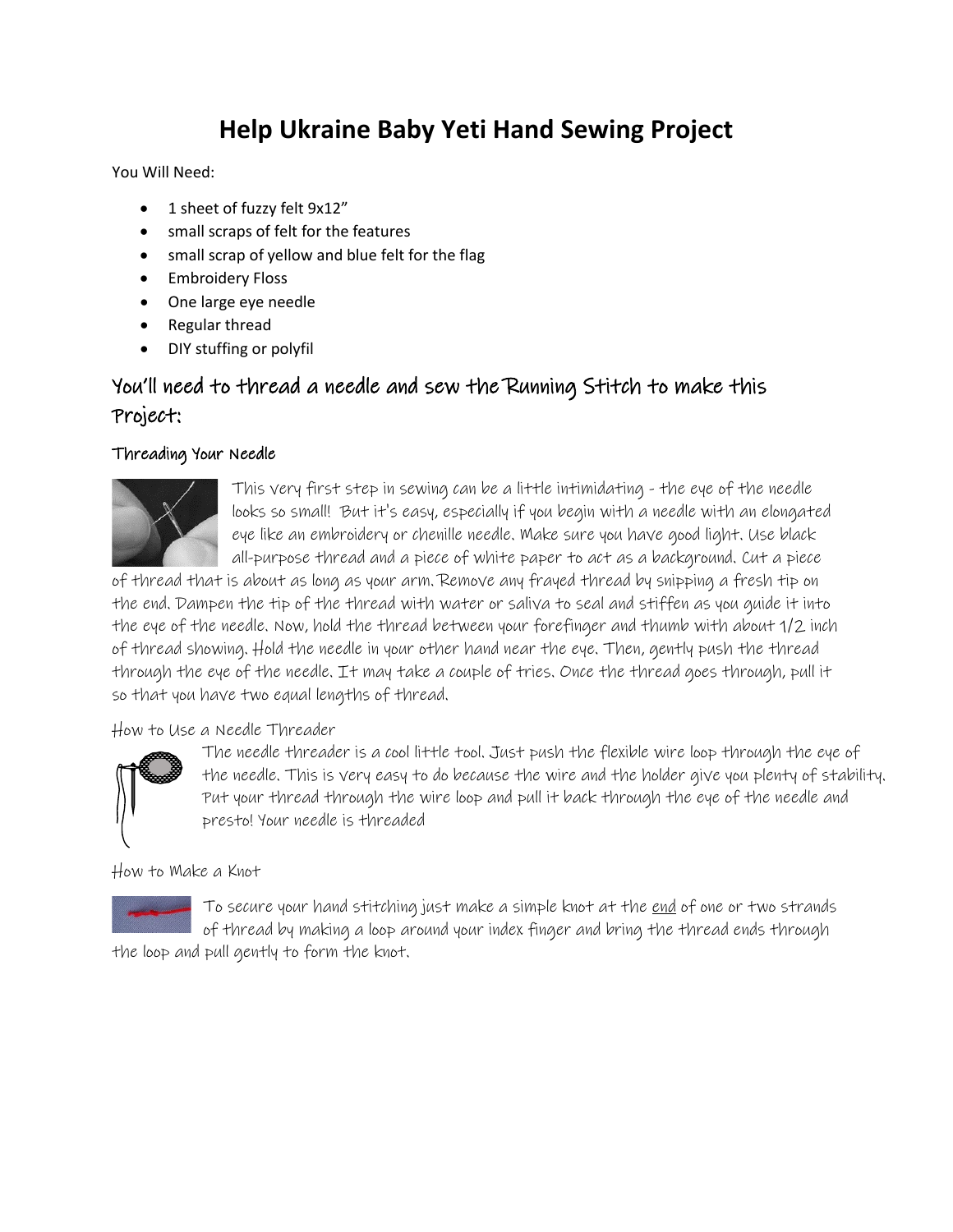

You may already know this stitch even if you don't know it by name.

Make a Stitch Practice Line: Draw a straight line on a piece of paper with the pencil and ruler. On top of that line, draw about 10 dashes that are ¼ inch long and ¼ inch apart. Thread your needle. Push the needle from underneath the paper and pull gently until the knot catches beneath. Push the needle down at the end of the dash and pull again until the stitch is nice and flat. Continue for the remaining dashes.

Knotting Off - How to Finish a line of Hand Sewing

When you are just beginning, always make sure you have at least 5 inches of thread on your needle as you sew. This will make it easy to secure your sewing with a knot at the end of your stitches. To make the knot, take a tiny stitch and pull slowly until you have a small loop. Feed the needle through the loop and pull gently to create the knot. Make a second knot over the first one for extra security.

Try making stitches on a small piece of fabric just like you did on paper. Now you are ready to sew by hand!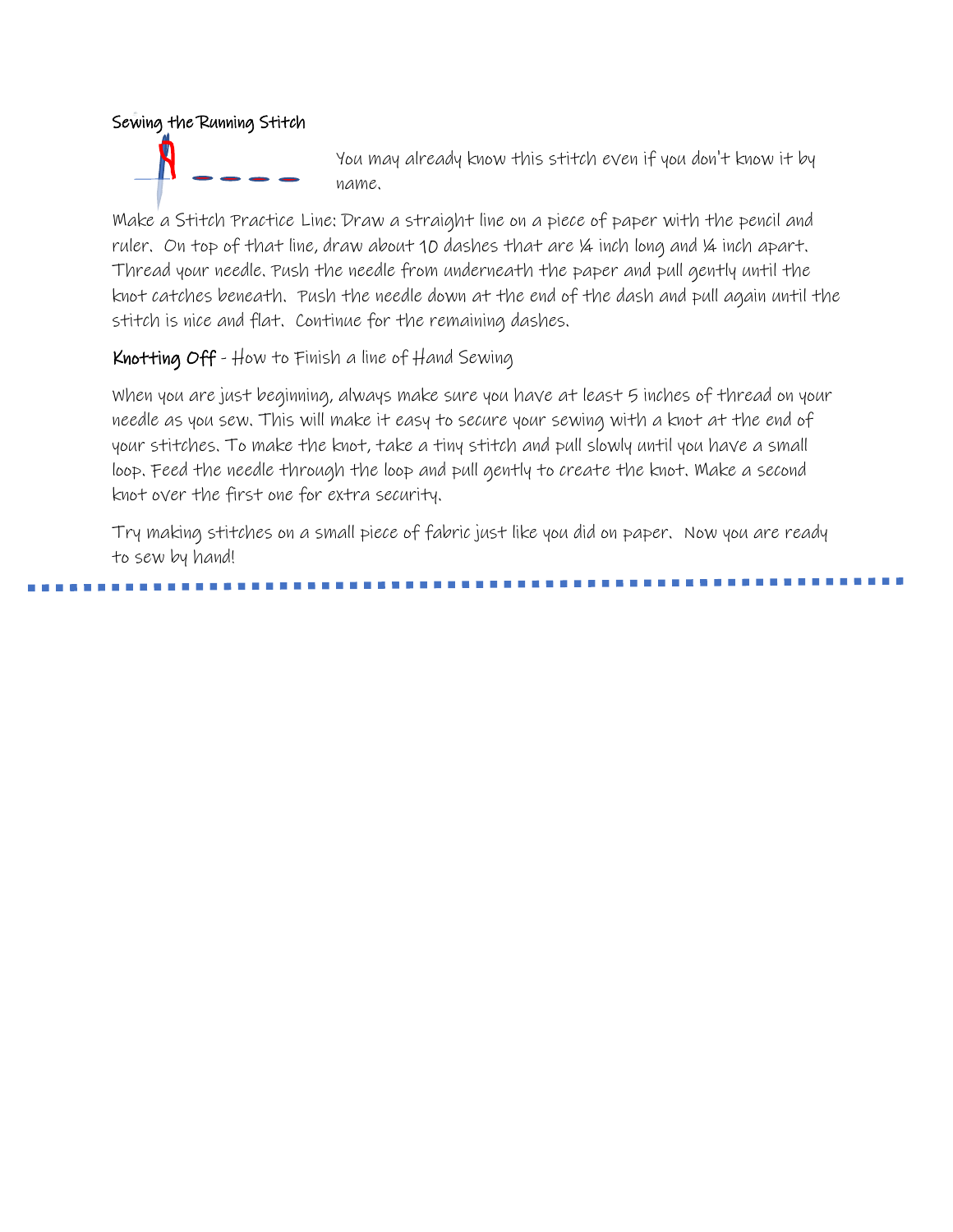## Let's Get Started!

How to Sew the Baby Yeti and Help Ukraine

1. Cut out the front, back, face, ears, eyes, mouth, teeth (optional), and arm pieces. Cut the flag pieces.



2. Make the face. Sew the eyes on the face. Sew the tooth on the face. Sew the mouth covering the bottom of the teeth. Use a black pen or sharpie to 'dye' the stitches in the mouth so they won't show.



3. Position the face on the front of the yeti. Sew in place stitching near the edge with the running stitch.

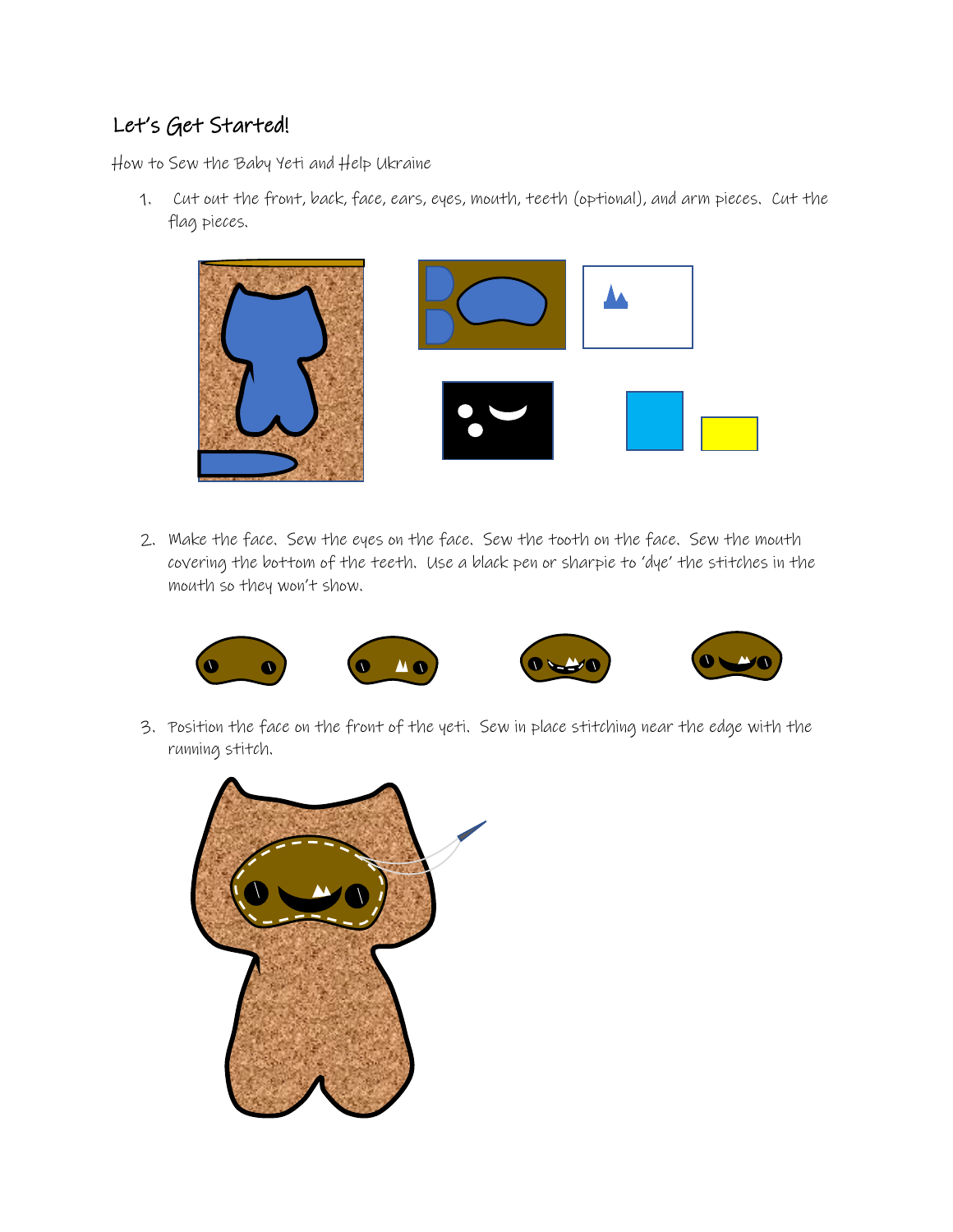4. Make the ears. Fold the ears in half as shown. Sew the ears to the wrong side of the yeti head with a couple of long stitches.



5. Make the flag. Position the yellow felt on top of the blue felt. Sew together along the middle line as shown in the video.



6. Position the flag as marked on the pattern. Sew in place with a couple of long stitches on two edges as shown.

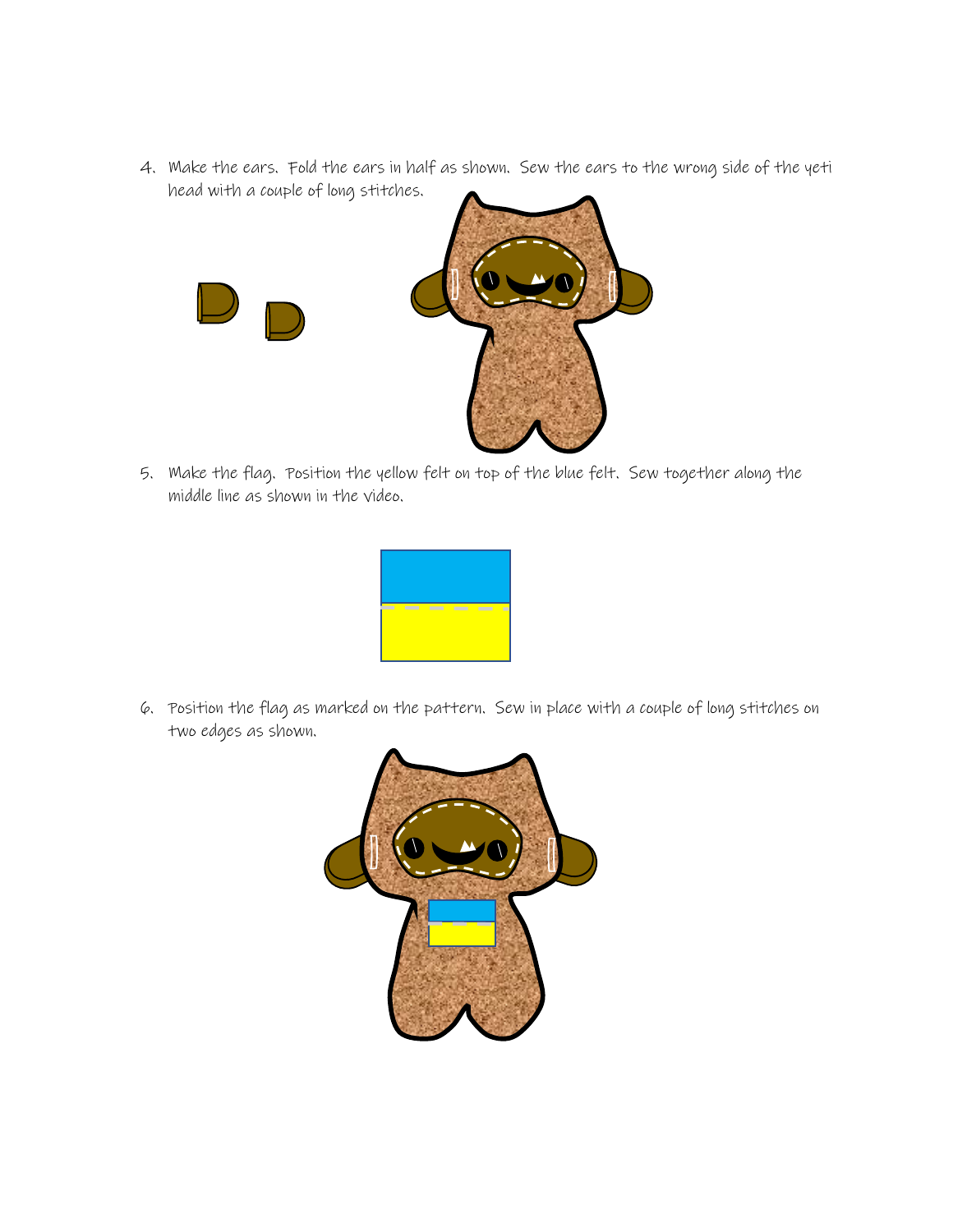7. Grab the back of the yeti. Cut a 1" slit in the back of the yeti.



8. Sew the back and front together. Stack the front and back of the yeti with the wrong sides together. Sew all the way around making sure to sew a couple of stitches at each ear to make it nice and secure.



9. Stuff the yeti. This is a perfect opportunity to make some DIY stuffing by shredding old plastic bags. Just cut bags into ¼ inch strips or narrower. Here is a short video that demonstrates how to do it. Stuff the yeti lightly through the back opening.



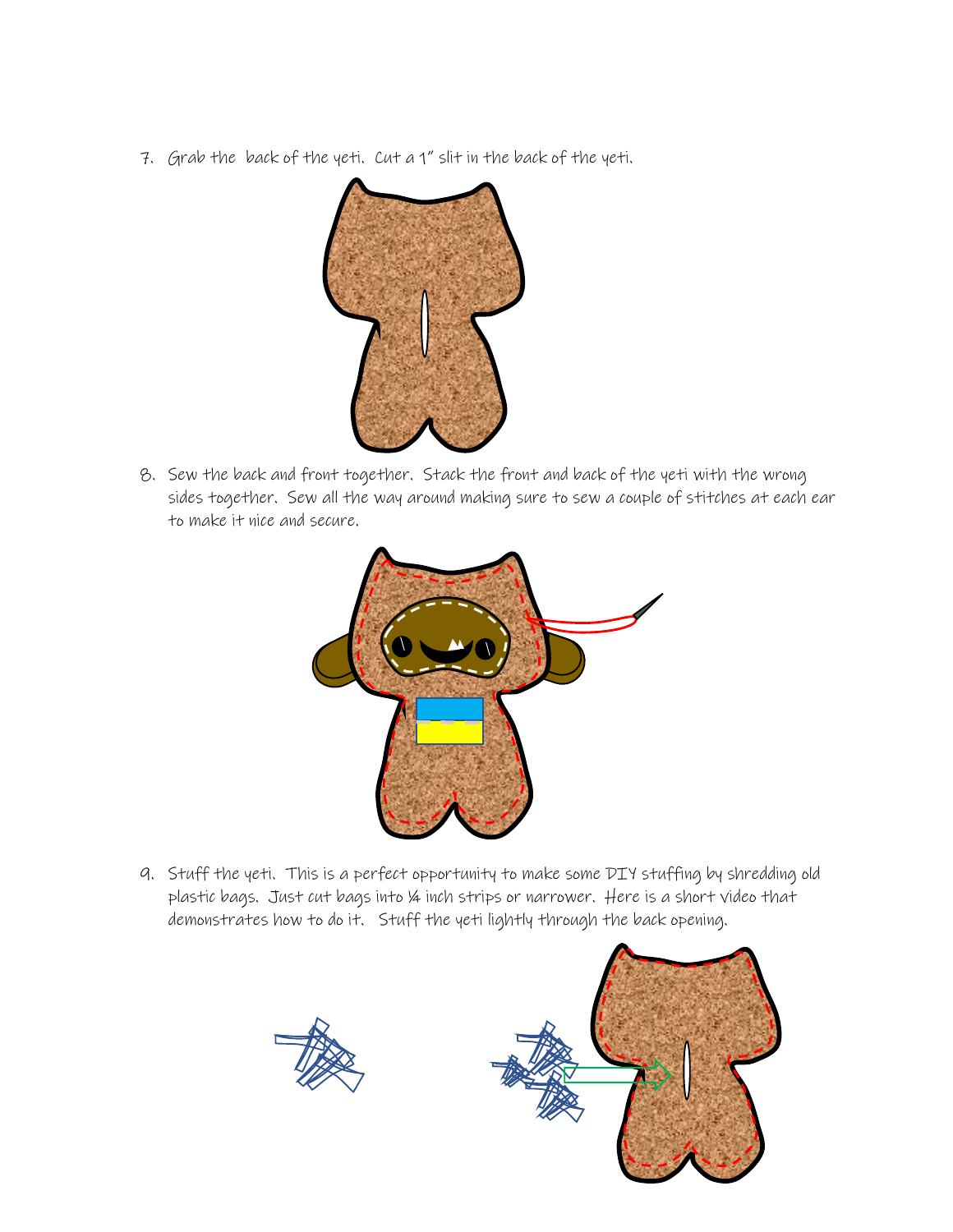10. Close the back opening. Use the ladder or running stitch – both are demonstrated in the video.



11. Grab the arm. Position the arm in the middle of the back covering the opening. Sew in place with the running stitch. Bring to the front of the yeti covering a bit of the flag. Stitch in place – watch the video for how to make an invisible knot.